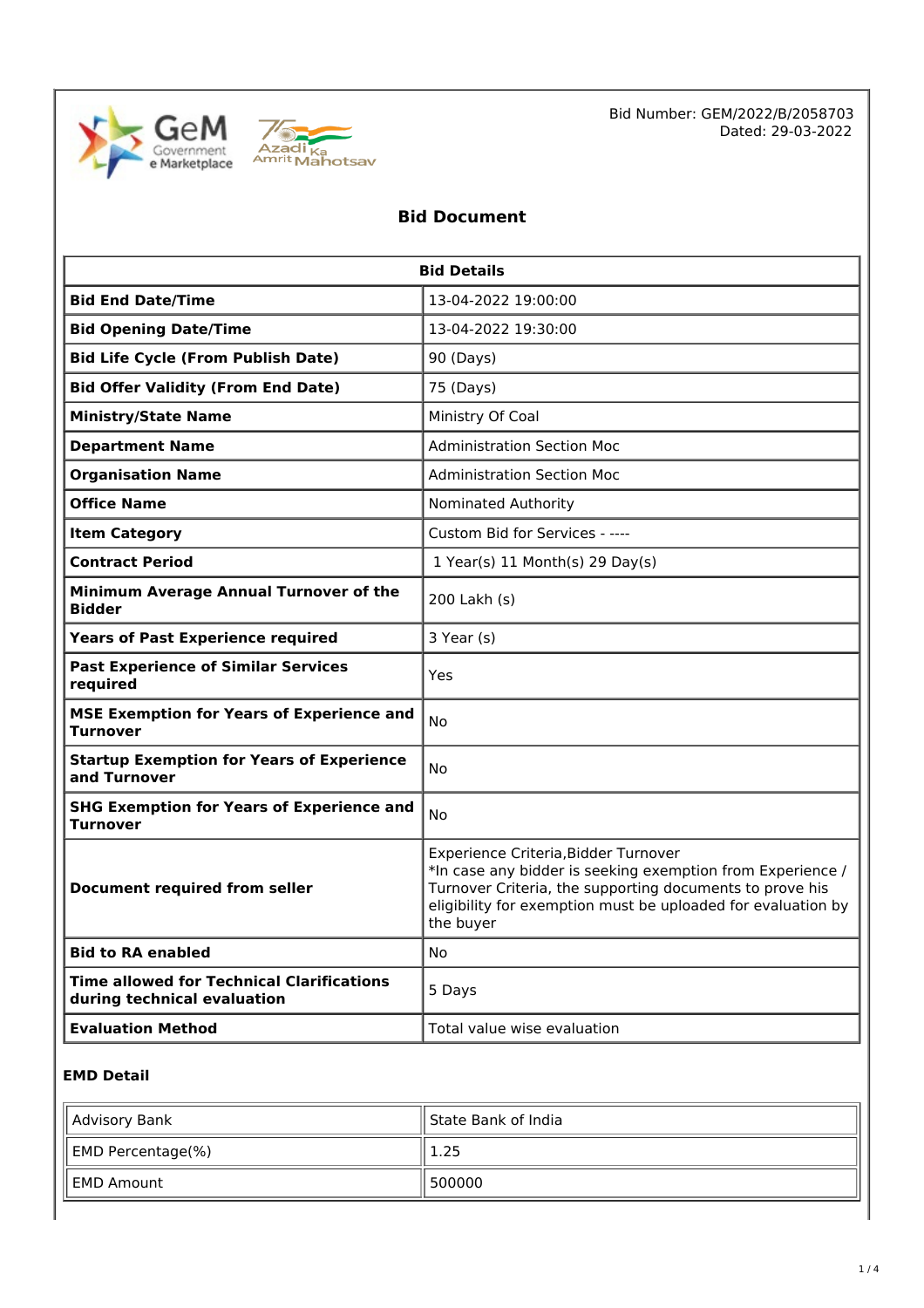#### **ePBG Detail**

| Advisory Bank                       | PUNJAB NATIONAL BANK |
|-------------------------------------|----------------------|
| ePBG Percentage(%)                  | 10.00                |
| Duration of ePBG required (Months). | 26                   |

(a). EMD EXEMPTION: The bidder seeking EMD exemption, must submit the valid supporting document for the relevant category as per GeM GTC with the bid. Under MSE category, only manufacturers for goods and Service Providers for Services are eligible for exemption from EMD. Traders are excluded from the purview of this Policy.

(b). EMD & Performance security should be in favour of Beneficiary, wherever it is applicable.

#### **Beneficiary:**

Deputy Secretary to the Government of India Nominated Authority, Administration Section MoC, Administration Section MoC, Ministry of Coal (Manish Uniyal)

## **Splitting**

Bid splitting not applied.

1. The minimum average annual financial turnover of the bidder during the last three years, ending on 31st March of the previous financial year, should be as indicated above in the bid document. Documentary evidence in the form of certified Audited Balance Sheets of relevant periods or a certificate from the Chartered Accountant / Cost Accountant indicating the turnover details for the relevant period shall be uploaded with the bid. In case the date of constitution / incorporation of the bidder is less than 3-year-old, the average turnover in respect of the completed financial years after the date of constitution shall be taken into account for this criteria. 2. Years of Past Experience required: The bidder must have experience for number of years as indicated above in bid data sheet (ending month of March prior to the bid opening) of providing similar type of services to any Central / State Govt Organization / PSU / Public Listed Company. Copies of relevant contracts / orders to be uploaded along with bid in support of having provided services during each of the Financial year. 3. Estimated Bid Value indicated above is being declared solely for the purpose of guidance on EMD amount and for determining the Eligibility Criteria related to Turn Over, Past Performance and Project / Past Experience etc. This has no relevance or bearing on the price to be quoted by the bidders and is also not going to have any impact on bid participation. Also this is not going to be used as a criteria in determining reasonableness of quoted prices which would be determined by the buyer based on its own assessment of reasonableness and based on competitive prices received in Bid / RA process.

4. Past Experience of Similar Services: The Bidder must have successfully executed / completed at least one single order of 80 % of the Estimated Bid Value or 2 orders each of 50 % of the Estimated Bid Value or 3 orders each of 40 % of the Estimated Bid Value for similar service(s) in last three years to any Central / State Govt Organization / PSU / Public Listed Company. Copies of contracts / work orders and documentary evidence of successful execution / completion in support of Past Experience of Similar Services along with names, address and contact details of clients shall be uploaded with the bid for verification by the Buyer.

#### **Additional Qualification/Data Required**

**Introduction about the project /services being proposed for procurement using custom bid functionality:**1648554674.pdf

**Instruction To Bidder:**1648554677.pdf

**Pre Qualification Criteria ( PQC ) etc if any required:**1648554680.pdf

**Scope of Work:**1648554684.pdf

**Payment Terms:**1648554695.pdf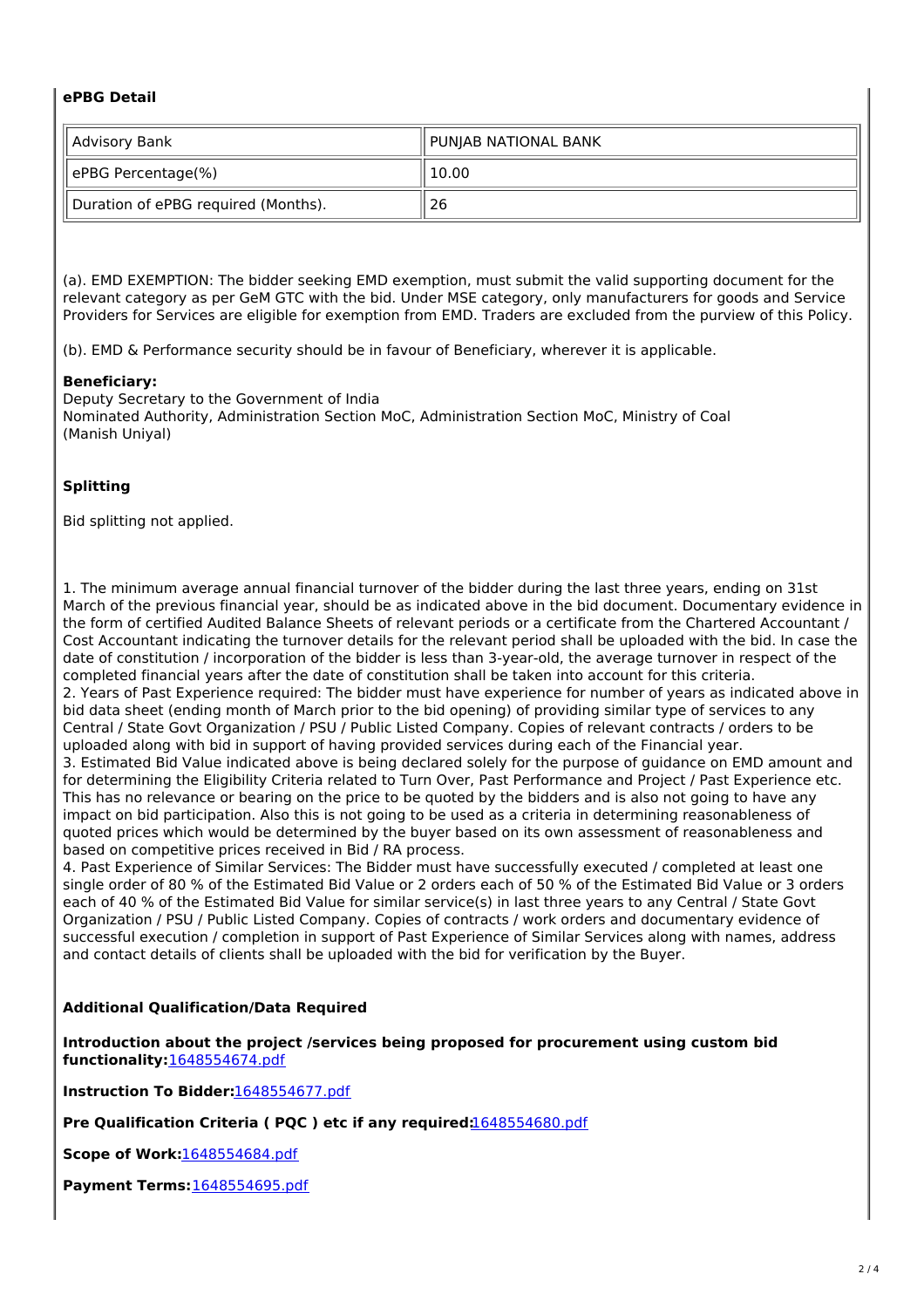**Service Level Agreement (SLA):**1648554690.pdf

**GEM Availability Report ( GAR):**1648554704.pdf

**QCBS Doucment elaborating detailed QCBS Crieteria pertaining to Services / Project Procurement if any as per applicable norms:**1648554709.pdf

**Buyers are requested to upload the format for price breakup of the lumpsum offering to be provided by the service provider (Please provide the format if financial upload required is selected as "Yes" while creating Bid):**1648554803.pdf

**Project Experience and Qualifying Criteria Requirement:**1648554700.pdf

**Special Terms and Conditions (STC) of the Contract:**1648554824.pdf

**This Bid is based on Quality & Cost Based Selelction (QCBS) . The technical qualification parameters are :-**

| <b>Parameter Name</b>                                                                                                     | <b>Max Marks</b> | <b>Cutoff Marks</b> | <b>Qualification Methodology</b><br><b>Document</b> |
|---------------------------------------------------------------------------------------------------------------------------|------------------|---------------------|-----------------------------------------------------|
| Project Facilitation and<br>experience of undertaking<br>assignments similar to the<br>Scope of Work mentioned in<br>RFB. | 40               | 30                  | <b>View File</b>                                    |
| Approach & Methodology for the<br>project                                                                                 | 30               | 20                  | <b>View File</b>                                    |
| Evaluation of the Team before<br>the evaluation committee                                                                 | 30               | 20                  | <b>View File</b>                                    |

**Total Minimum Qualifying Marks for Technical Score:** 70

**QCBS Weightage(Technical:Financial):**60:40

**Interview Venue:**will be intimated

**Presentation Venue:**will be intimated

**Pre Bid Detail(s)**

| <b>Pre-Bid Date and Time</b> | Pre-Bid Venue     |
|------------------------------|-------------------|
| 107-04-2022 18:00:00         | will be intimated |

## **Custom Bid For Services - ---- ( 1 )**

#### **Technical Specifications**

| <b>Specification</b>                                                                         | <b>Values</b> |  |
|----------------------------------------------------------------------------------------------|---------------|--|
| Core                                                                                         |               |  |
| Description /Nomenclature of Service Proposed for procurement using custom bid functionality |               |  |
| Regulatory/ Statutory Compliance of Service                                                  |               |  |
| Compliance of Service to SOW, STC, SLA etc                                                   |               |  |
| Addon(s)                                                                                     |               |  |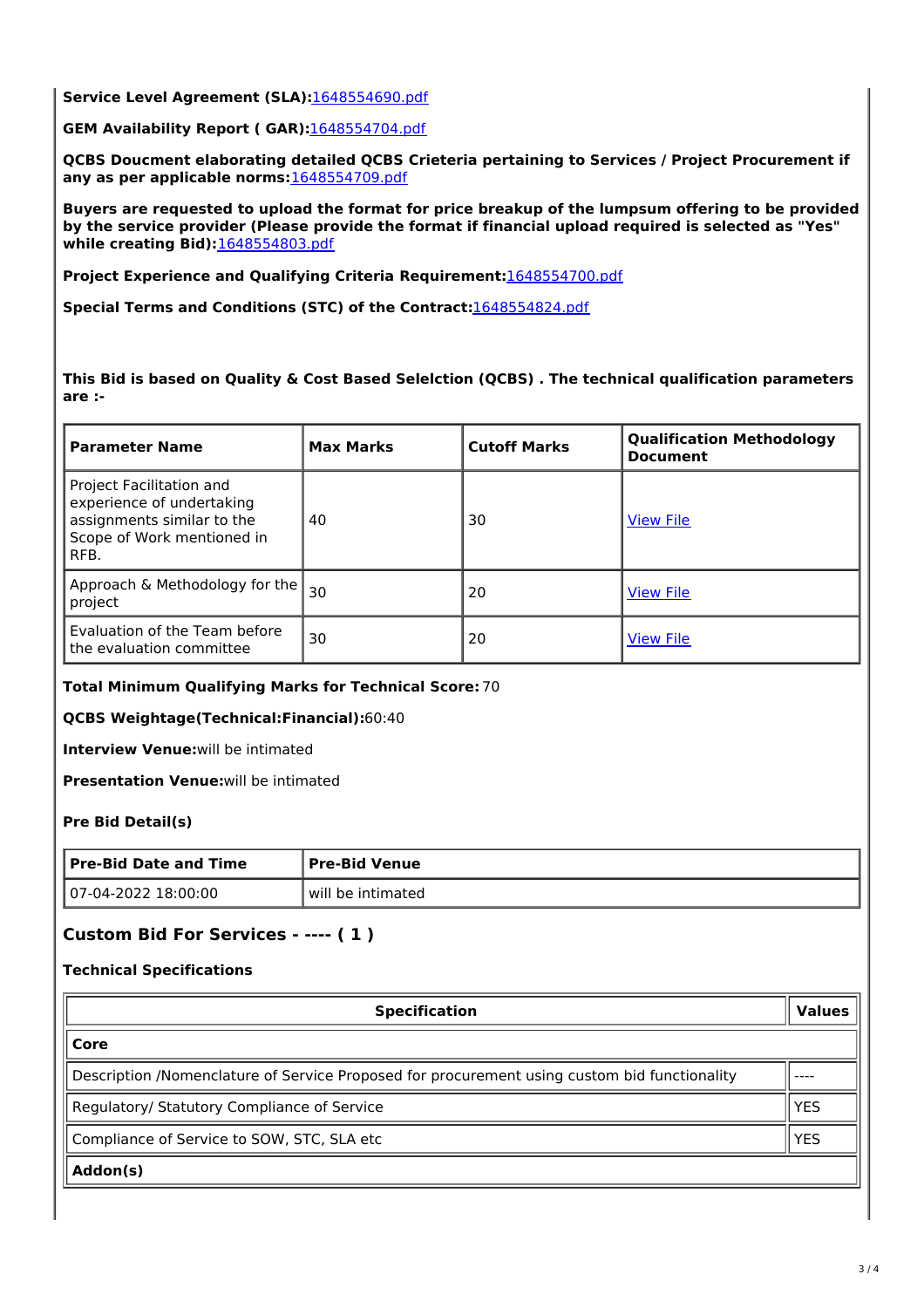#### **Additional Specification Documents**

#### **Consignees/Reporting Officer and Quantity**

| S.No. | <b>Consignee/Reporti</b><br>ng Officer | <b>Address</b>                                                           | <b>Quantity of</b><br><b>Procurement</b><br>( to be<br>chosen 1 in<br>all<br>circumstance<br>S) | <b>Additional</b><br>Requirement |
|-------|----------------------------------------|--------------------------------------------------------------------------|-------------------------------------------------------------------------------------------------|----------------------------------|
|       | Manish Uniyal                          | 110001, Room No. 120, 1st<br>Floor, F-Wing, Shastri Bhawan,<br>New Delhi |                                                                                                 | N/A                              |

# **Buyer Added Bid Specific Terms and Conditions**

### 1. **Buyer Added Bid Specific ATC**

Buyer uploaded ATC document Click here to view the file.

# **Disclaimer**

The additional terms and conditions have been incorporated by the Buyer after approval of the Competent Authority in Buyer Organization. Buyer organization is solely responsible for the impact of these clauses on the bidding process, its outcome and consequences thereof including any eccentricity / restriction arising in the bidding process due to these ATCs and due to modification of technical specification and / or terms and conditions governing the bid. Any clause incorporated by the Buyer such as demanding Tender Sample, incorporating any clause against the MSME policy and Preference to make in India Policy, mandating any Brand names or Foreign Certification, changing the default time period for Acceptance of material or payment timeline governed by OM of Department of Expenditure shall be null and void and would not be considered part of bid. Further any reference of conditions published on any external site or reference to external documents / clauses shall also be null and void. If any seller has any objection / grievance against these additional clauses or otherwise on any aspect of this bid, they can raise their representation against the same by using the Representation window provided in the bid details field in Seller dashboard after logging in as a seller within 4 days of bid publication on GeM. Buyer is duty bound to reply to all such representations and would not be allowed to open bids if he fails to reply to such representations.

This Bid is governed by the General Terms and Conditions, conditons stipulated in Bid and Service Level Agreement specific to this Service as provided in the Marketplace. However in case if any condition specified in General Terms and Conditions is contradicted by the conditions stipulated in Service Level Agreement, then it will over ride the conditions in the General Terms and Conditions.

In terms of GeM GTC clause 26 regarding Restrictions on procurement from a bidder of a country which shares a land border with India, any bidder from a country which shares a land border with India will be eligible to bid in this tender only if the bidder is registered with the Competent Authority. While participating in bid, Bidder has to undertake compliance of this and any false declaration and non-compliance of this would be a ground for immediate termination of the contract and further legal action in accordance with the laws.

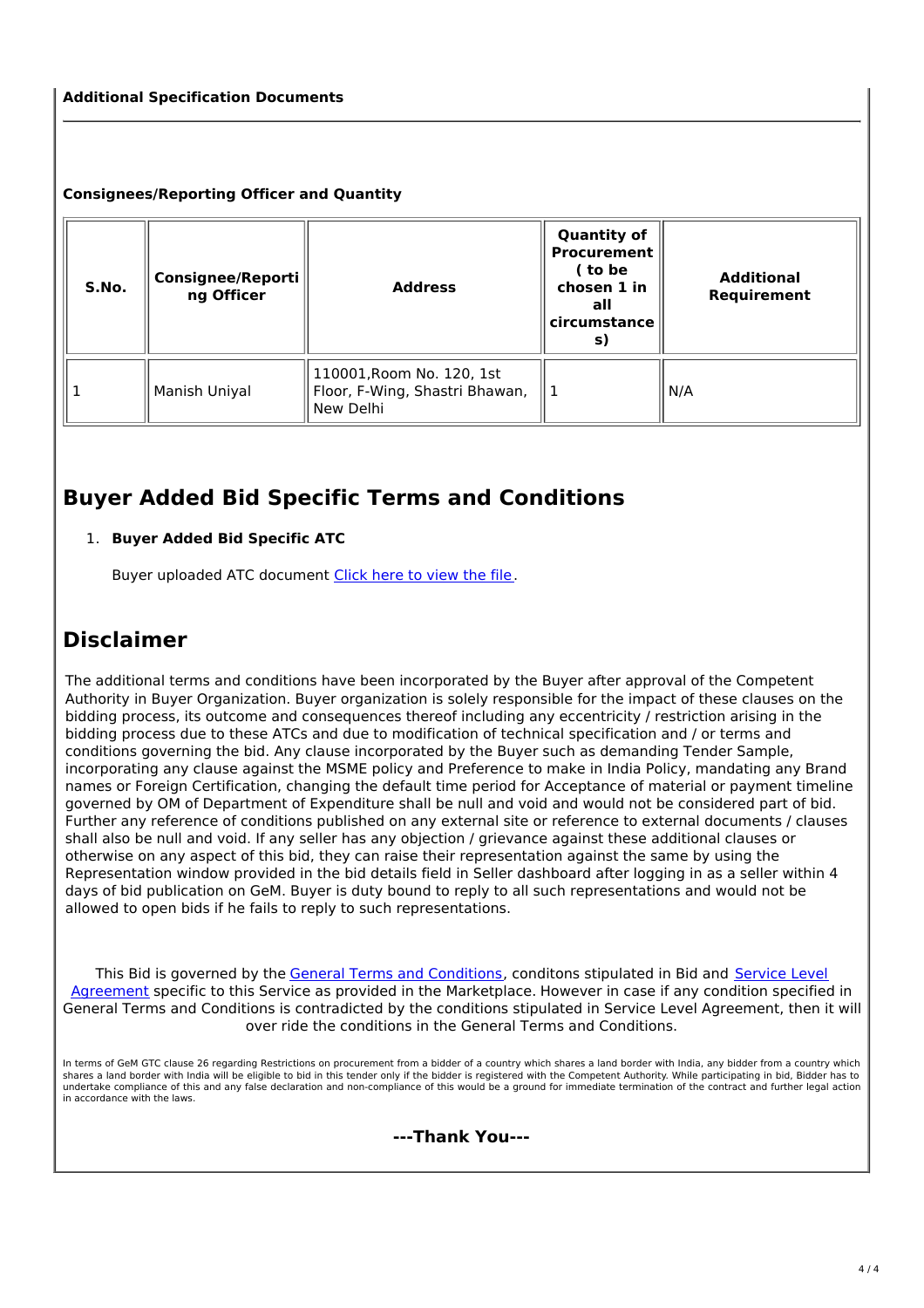

(https://gem.gov.in/)